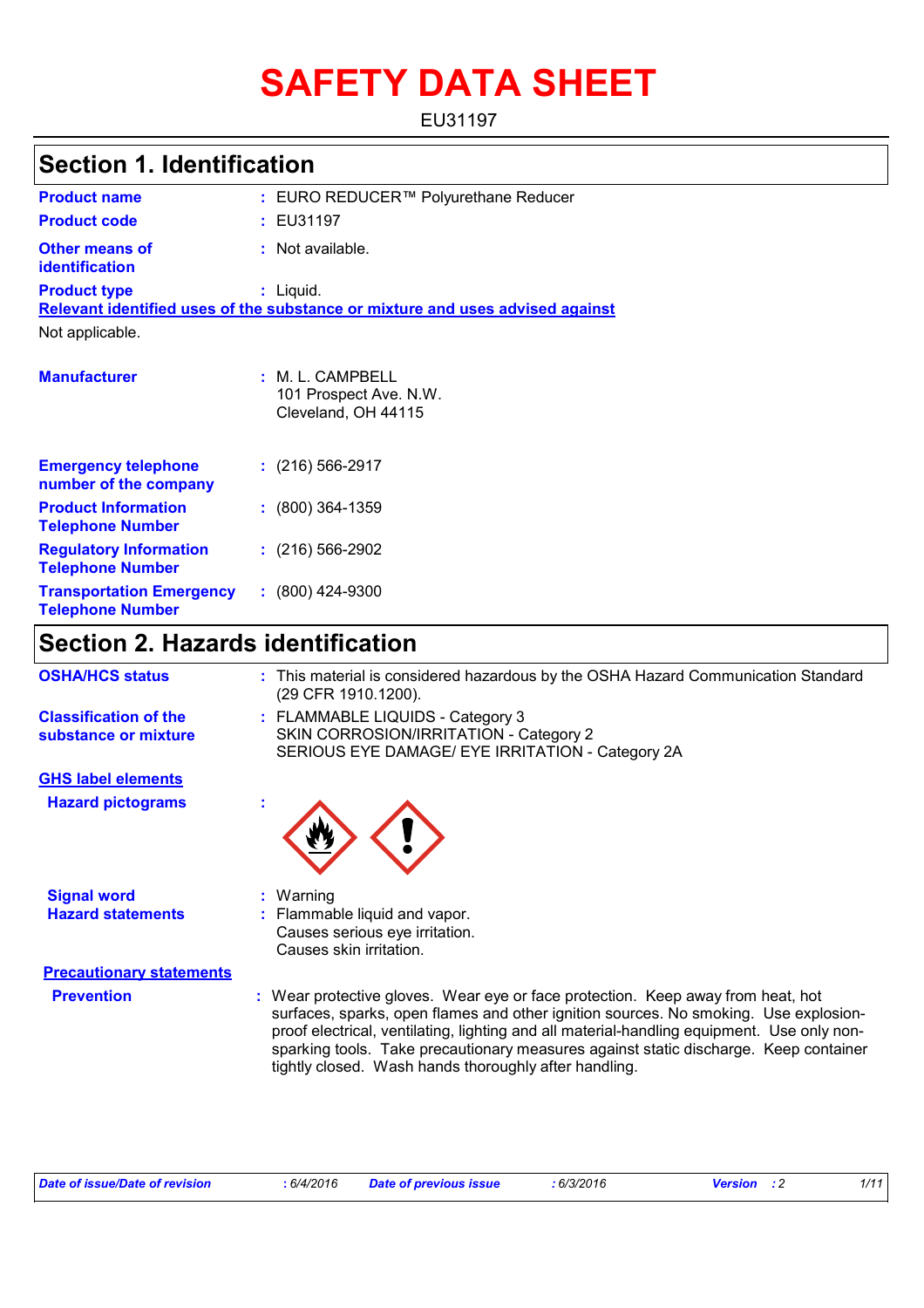### **Section 2. Hazards identification**

| <b>Response</b>                            | : IF ON SKIN (or hair): Take off immediately all contaminated clothing. Rinse skin with                                                                                                                                                                                                                                                                                     |
|--------------------------------------------|-----------------------------------------------------------------------------------------------------------------------------------------------------------------------------------------------------------------------------------------------------------------------------------------------------------------------------------------------------------------------------|
|                                            | water or shower. IF ON SKIN: Wash with plenty of soap and water. Take off<br>contaminated clothing and wash it before reuse. If skin irritation occurs: Get medical<br>attention. IF IN EYES: Rinse cautiously with water for several minutes. Remove<br>contact lenses, if present and easy to do. Continue rinsing. If eye irritation persists: Get<br>medical attention. |
| <b>Storage</b>                             | : Store in a well-ventilated place. Keep cool.                                                                                                                                                                                                                                                                                                                              |
| <b>Disposal</b>                            | : Dispose of contents and container in accordance with all local, regional, national and<br>international regulations.                                                                                                                                                                                                                                                      |
| <b>Supplemental label</b><br>elements      | DELAYED EFFECTS FROM LONG TERM OVEREXPOSURE. Contains solvents which<br>can cause permanent brain and nervous system damage. Intentional misuse by<br>deliberately concentrating and inhaling the contents can be harmful or fatal. FOR<br><b>INDUSTRIAL USE ONLY.</b>                                                                                                      |
|                                            | Please refer to the SDS for additional information. Keep out of reach of children. Do<br>not transfer contents to other containers for storage.                                                                                                                                                                                                                             |
| <b>Hazards not otherwise</b><br>classified | : None known.                                                                                                                                                                                                                                                                                                                                                               |

### **Section 3. Composition/information on ingredients**

| Substance/mixture     | : Substance      |
|-----------------------|------------------|
| <b>Other means of</b> | : Not available. |
| <i>identification</i> |                  |

#### **CAS number/other identifiers**

| <b>Ingredient name</b> | % by weight | <b>CAS number</b> |
|------------------------|-------------|-------------------|
| n-Butyl Acetate        | 100         | 123-86-4          |

Any concentration shown as a range is to protect confidentiality or is due to batch variation.

**There are no additional ingredients present which, within the current knowledge of the supplier and in the concentrations applicable, are classified as hazardous to health and hence require reporting in this section.**

**Occupational exposure limits, if available, are listed in Section 8.**

### **Section 4. First aid measures**

#### **Eye contact Description of necessary first aid measures**

| Eye contact                    | : Immediately flush eyes with plenty of water, occasionally lifting the upper and lower<br>eyelids. Check for and remove any contact lenses. Continue to rinse for at least 10<br>minutes. Get medical attention.                                                                                                                                                                                                                                                                                                                                                                                                                        |  |  |
|--------------------------------|------------------------------------------------------------------------------------------------------------------------------------------------------------------------------------------------------------------------------------------------------------------------------------------------------------------------------------------------------------------------------------------------------------------------------------------------------------------------------------------------------------------------------------------------------------------------------------------------------------------------------------------|--|--|
| <b>Inhalation</b>              | : Remove victim to fresh air and keep at rest in a position comfortable for breathing. If<br>not breathing, if breathing is irregular or if respiratory arrest occurs, provide artificial<br>respiration or oxygen by trained personnel. It may be dangerous to the person providing<br>aid to give mouth-to-mouth resuscitation. Get medical attention if adverse health effects<br>persist or are severe. If unconscious, place in recovery position and get medical<br>attention immediately. Maintain an open airway. Loosen tight clothing such as a collar,<br>tie, belt or waistband.                                             |  |  |
| <b>Skin contact</b>            | : Flush contaminated skin with plenty of water. Remove contaminated clothing and<br>shoes. Continue to rinse for at least 10 minutes. Get medical attention. Wash clothing<br>before reuse. Clean shoes thoroughly before reuse.                                                                                                                                                                                                                                                                                                                                                                                                         |  |  |
| <b>Ingestion</b>               | : Wash out mouth with water. Remove dentures if any. Remove victim to fresh air and<br>keep at rest in a position comfortable for breathing. If material has been swallowed and<br>the exposed person is conscious, give small quantities of water to drink. Stop if the<br>exposed person feels sick as vomiting may be dangerous. Do not induce vomiting<br>unless directed to do so by medical personnel. If vomiting occurs, the head should be<br>kept low so that vomit does not enter the lungs. Get medical attention if adverse health<br>effects persist or are severe. Never give anything by mouth to an unconscious person. |  |  |
| Date of issue/Date of revision | 2/11<br>: 6/4/2016<br>:6/3/2016<br><b>Date of previous issue</b><br><b>Version</b> : 2                                                                                                                                                                                                                                                                                                                                                                                                                                                                                                                                                   |  |  |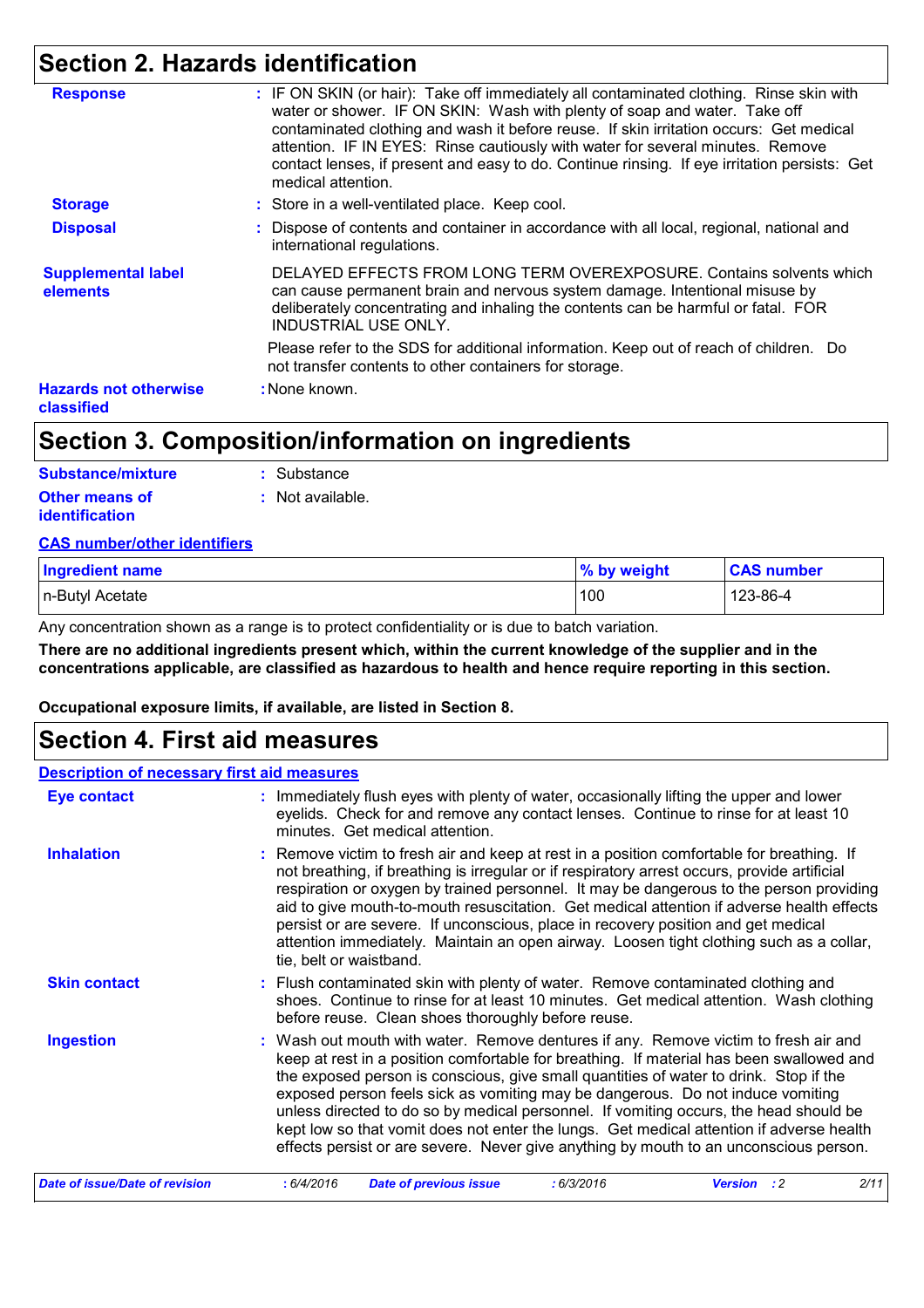### **Section 4. First aid measures**

If unconscious, place in recovery position and get medical attention immediately. Maintain an open airway. Loosen tight clothing such as a collar, tie, belt or waistband.

#### **Most important symptoms/effects, acute and delayed**

| <b>Potential acute health effects</b> |                                                                                                                                |
|---------------------------------------|--------------------------------------------------------------------------------------------------------------------------------|
| Eye contact                           | : Causes serious eye irritation.                                                                                               |
| <b>Inhalation</b>                     | : No known significant effects or critical hazards.                                                                            |
| <b>Skin contact</b>                   | : Causes skin irritation.                                                                                                      |
| <b>Ingestion</b>                      | : No known significant effects or critical hazards.                                                                            |
| <b>Over-exposure signs/symptoms</b>   |                                                                                                                                |
| <b>Eye contact</b>                    | : Adverse symptoms may include the following:<br>pain or irritation<br>watering<br>redness                                     |
| <b>Inhalation</b>                     | : No specific data.                                                                                                            |
| <b>Skin contact</b>                   | : Adverse symptoms may include the following:<br>irritation<br>redness                                                         |
| <b>Ingestion</b>                      | : No specific data.                                                                                                            |
|                                       | <u>Indication of immediate medical attention and special treatment needed, if necessary</u>                                    |
| <b>Notes to physician</b>             | : Treat symptomatically. Contact poison treatment specialist immediately if large<br>quantities have been ingested or inhaled. |
| <b>Specific treatments</b>            | : No specific treatment.                                                                                                       |

#### **Protection of first-aiders** : No action shall be taken involving any personal risk or without suitable training. It may be dangerous to the person providing aid to give mouth-to-mouth resuscitation.

#### **See toxicological information (Section 11)**

### **Section 5. Fire-fighting measures**

| <b>Extinguishing media</b>                               |                                                                                                                                                                                                                                                                                                                                                                                                                        |  |  |
|----------------------------------------------------------|------------------------------------------------------------------------------------------------------------------------------------------------------------------------------------------------------------------------------------------------------------------------------------------------------------------------------------------------------------------------------------------------------------------------|--|--|
| <b>Suitable extinguishing</b><br>media                   | : Use dry chemical, $CO2$ , water spray (fog) or foam.                                                                                                                                                                                                                                                                                                                                                                 |  |  |
| <b>Unsuitable extinguishing</b><br>media                 | : Do not use water jet.                                                                                                                                                                                                                                                                                                                                                                                                |  |  |
| <b>Specific hazards arising</b><br>from the chemical     | Flammable liquid and vapor. In a fire or if heated, a pressure increase will occur and<br>the container may burst, with the risk of a subsequent explosion. The vapor/gas is<br>heavier than air and will spread along the ground. Vapors may accumulate in low or<br>confined areas or travel a considerable distance to a source of ignition and flash back.<br>Runoff to sewer may create fire or explosion hazard. |  |  |
| <b>Hazardous thermal</b><br>decomposition products       | Decomposition products may include the following materials:<br>carbon dioxide<br>carbon monoxide                                                                                                                                                                                                                                                                                                                       |  |  |
| <b>Special protective actions</b><br>for fire-fighters   | : Promptly isolate the scene by removing all persons from the vicinity of the incident if<br>there is a fire. No action shall be taken involving any personal risk or without suitable<br>training. Move containers from fire area if this can be done without risk. Use water<br>spray to keep fire-exposed containers cool.                                                                                          |  |  |
| <b>Special protective</b><br>equipment for fire-fighters | Fire-fighters should wear appropriate protective equipment and self-contained breathing<br>apparatus (SCBA) with a full face-piece operated in positive pressure mode.                                                                                                                                                                                                                                                 |  |  |
| <b>Date of issue/Date of revision</b>                    | 3/11<br>: 6/4/2016<br><b>Date of previous issue</b><br>:6/3/2016<br><b>Version</b> : 2                                                                                                                                                                                                                                                                                                                                 |  |  |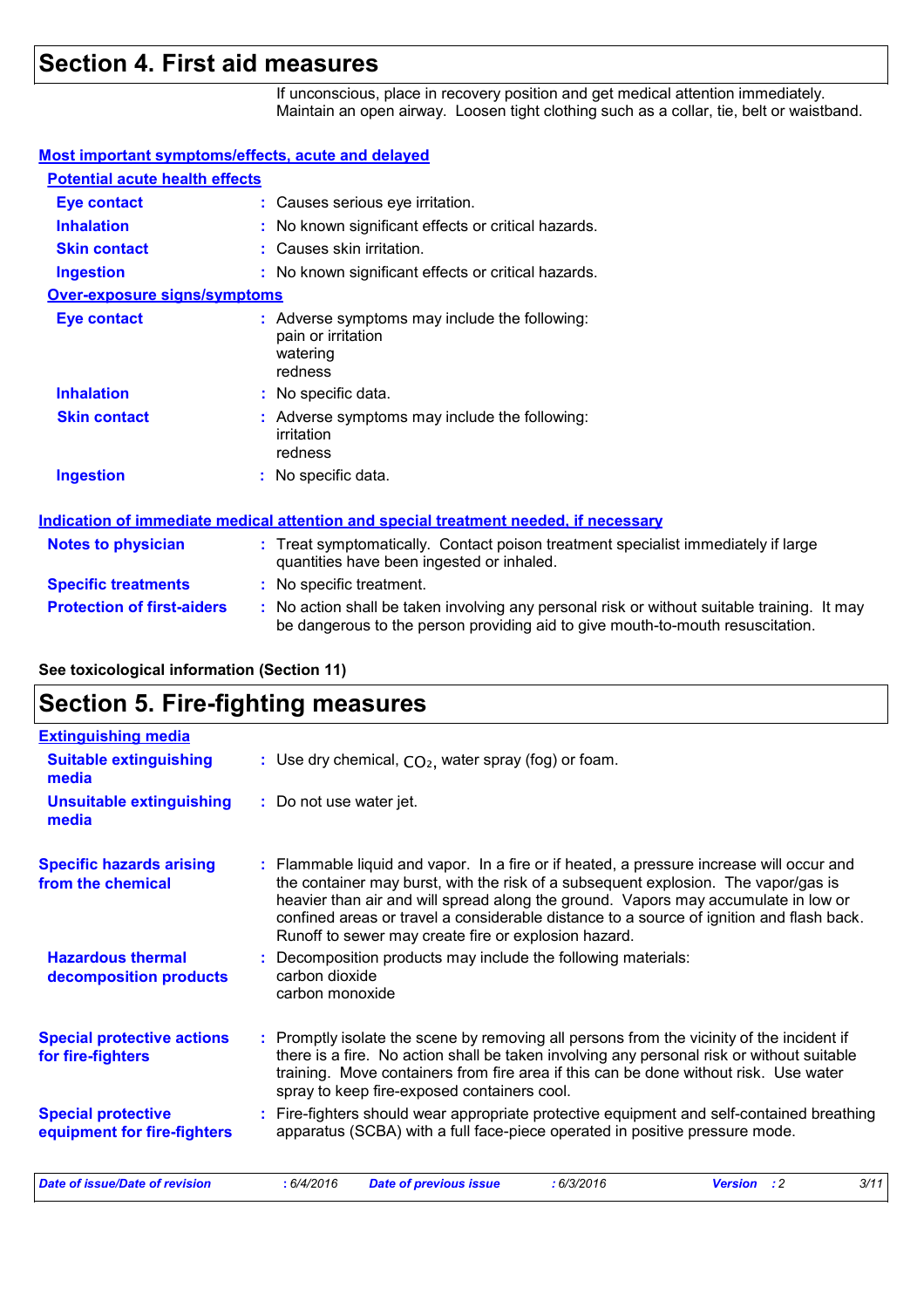# **Section 6. Accidental release measures**

|                                                       | Personal precautions, protective equipment and emergency procedures                                                                                                                                                                                                                                                                                                                                                                                                                                                                                                                                                                                                                                                                                                  |
|-------------------------------------------------------|----------------------------------------------------------------------------------------------------------------------------------------------------------------------------------------------------------------------------------------------------------------------------------------------------------------------------------------------------------------------------------------------------------------------------------------------------------------------------------------------------------------------------------------------------------------------------------------------------------------------------------------------------------------------------------------------------------------------------------------------------------------------|
| For non-emergency<br>personnel                        | : No action shall be taken involving any personal risk or without suitable training.<br>Evacuate surrounding areas. Keep unnecessary and unprotected personnel from<br>entering. Do not touch or walk through spilled material. Shut off all ignition sources.<br>No flares, smoking or flames in hazard area. Avoid breathing vapor or mist. Provide<br>adequate ventilation. Wear appropriate respirator when ventilation is inadequate. Put<br>on appropriate personal protective equipment.                                                                                                                                                                                                                                                                      |
| For emergency responders :                            | If specialized clothing is required to deal with the spillage, take note of any information in<br>Section 8 on suitable and unsuitable materials. See also the information in "For non-<br>emergency personnel".                                                                                                                                                                                                                                                                                                                                                                                                                                                                                                                                                     |
| <b>Environmental precautions</b>                      | : Avoid dispersal of spilled material and runoff and contact with soil, waterways, drains<br>and sewers. Inform the relevant authorities if the product has caused environmental<br>pollution (sewers, waterways, soil or air).                                                                                                                                                                                                                                                                                                                                                                                                                                                                                                                                      |
| Methods and materials for containment and cleaning up |                                                                                                                                                                                                                                                                                                                                                                                                                                                                                                                                                                                                                                                                                                                                                                      |
| <b>Small spill</b>                                    | : Stop leak if without risk. Move containers from spill area. Use spark-proof tools and<br>explosion-proof equipment. Dilute with water and mop up if water-soluble. Alternatively,<br>or if water-insoluble, absorb with an inert dry material and place in an appropriate waste<br>disposal container. Dispose of via a licensed waste disposal contractor.                                                                                                                                                                                                                                                                                                                                                                                                        |
| <b>Large spill</b>                                    | : Stop leak if without risk. Move containers from spill area. Use spark-proof tools and<br>explosion-proof equipment. Approach release from upwind. Prevent entry into sewers,<br>water courses, basements or confined areas. Wash spillages into an effluent treatment<br>plant or proceed as follows. Contain and collect spillage with non-combustible,<br>absorbent material e.g. sand, earth, vermiculite or diatomaceous earth and place in<br>container for disposal according to local regulations (see Section 13). Dispose of via a<br>licensed waste disposal contractor. Contaminated absorbent material may pose the<br>same hazard as the spilled product. Note: see Section 1 for emergency contact<br>information and Section 13 for waste disposal. |

# **Section 7. Handling and storage**

#### **Precautions for safe handling**

| <b>Protective measures</b>                                                       | : Put on appropriate personal protective equipment (see Section 8). Do not ingest. Avoid<br>contact with eyes, skin and clothing. Avoid breathing vapor or mist. Use only with<br>adequate ventilation. Wear appropriate respirator when ventilation is inadequate. Do<br>not enter storage areas and confined spaces unless adequately ventilated. Keep in the<br>original container or an approved alternative made from a compatible material, kept<br>tightly closed when not in use. Store and use away from heat, sparks, open flame or<br>any other ignition source. Use explosion-proof electrical (ventilating, lighting and<br>material handling) equipment. Use only non-sparking tools. Take precautionary<br>measures against electrostatic discharges. Empty containers retain product residue<br>and can be hazardous. Do not reuse container. |  |  |
|----------------------------------------------------------------------------------|---------------------------------------------------------------------------------------------------------------------------------------------------------------------------------------------------------------------------------------------------------------------------------------------------------------------------------------------------------------------------------------------------------------------------------------------------------------------------------------------------------------------------------------------------------------------------------------------------------------------------------------------------------------------------------------------------------------------------------------------------------------------------------------------------------------------------------------------------------------|--|--|
| <b>Advice on general</b><br>occupational hygiene                                 | : Eating, drinking and smoking should be prohibited in areas where this material is<br>handled, stored and processed. Workers should wash hands and face before eating,<br>drinking and smoking. Remove contaminated clothing and protective equipment before<br>entering eating areas. See also Section 8 for additional information on hygiene<br>measures.                                                                                                                                                                                                                                                                                                                                                                                                                                                                                                 |  |  |
| <b>Conditions for safe storage,</b><br>including any<br><b>incompatibilities</b> | Store in accordance with local regulations. Store in a segregated and approved area.<br>Store in original container protected from direct sunlight in a dry, cool and well-ventilated<br>area, away from incompatible materials (see Section 10) and food and drink. Eliminate<br>all ignition sources. Separate from oxidizing materials. Keep container tightly closed<br>and sealed until ready for use. Containers that have been opened must be carefully<br>resealed and kept upright to prevent leakage. Do not store in unlabeled containers.<br>Use appropriate containment to avoid environmental contamination.                                                                                                                                                                                                                                    |  |  |
| <b>Date of issue/Date of revision</b>                                            | : 6/3/2016<br>4/11<br>: 6/4/2016<br><b>Date of previous issue</b><br><b>Version</b> : 2                                                                                                                                                                                                                                                                                                                                                                                                                                                                                                                                                                                                                                                                                                                                                                       |  |  |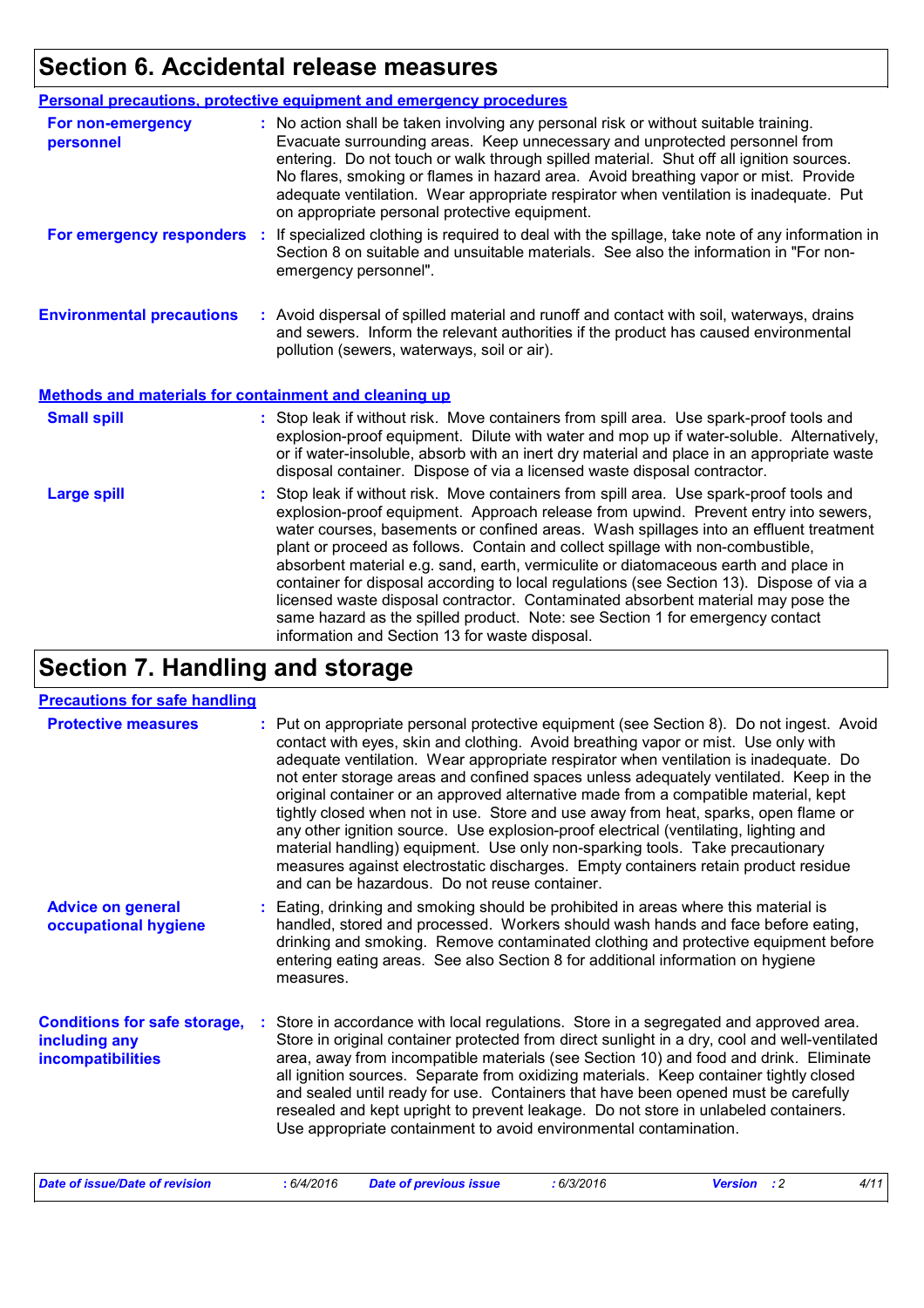### **Section 8. Exposure controls/personal protection**

#### **Control parameters**

**Occupational exposure limits (OSHA United States)**

| <b>Ingredient name</b> | <b>Exposure limits</b>                                                                                                                                                                                                                                                                                                                                                         |
|------------------------|--------------------------------------------------------------------------------------------------------------------------------------------------------------------------------------------------------------------------------------------------------------------------------------------------------------------------------------------------------------------------------|
| n-Butyl Acetate        | ACGIH TLV (United States, 3/2015).<br>TWA: 150 ppm 8 hours.<br>STEL: 200 ppm 15 minutes.<br>NIOSH REL (United States, 10/2013).<br>TWA: 150 ppm 10 hours.<br>TWA: 710 mg/m <sup>3</sup> 10 hours.<br>STEL: 200 ppm 15 minutes.<br>STEL: 950 mg/m <sup>3</sup> 15 minutes.<br>OSHA PEL (United States, 2/2013).<br>TWA: 150 ppm 8 hours.<br>TWA: 710 mg/m <sup>3</sup> 8 hours. |

#### **Occupational exposure limits (Canada)**

| CA Alberta Provincial (Canada, 4/2009).<br>15 min OEL: 200 ppm 15 minutes.<br>15 min OEL: 950 mg/m <sup>3</sup> 15 minutes.<br>8 hrs OEL: 150 ppm 8 hours.<br>8 hrs OEL: 713 mg/m <sup>3</sup> 8 hours.<br><b>CA British Columbia Provincial (Canada,</b><br>$5/2015$ ).<br>TWA: 20 ppm 8 hours.<br>CA Ontario Provincial (Canada, 7/2015).<br>TWA: 150 ppm 8 hours.<br>STEL: 200 ppm 15 minutes.<br>CA Quebec Provincial (Canada, 1/2014).<br>TWAEV: 150 ppm 8 hours.<br>TWAEV: 713 mg/m <sup>3</sup> 8 hours.<br>STEV: 200 ppm 15 minutes.<br>STEV: 950 mg/m <sup>3</sup> 15 minutes.<br><b>CA Saskatchewan Provincial (Canada,</b><br>7/2013).<br>STEL: 200 ppm 15 minutes.<br>TWA: 150 ppm 8 hours. |
|---------------------------------------------------------------------------------------------------------------------------------------------------------------------------------------------------------------------------------------------------------------------------------------------------------------------------------------------------------------------------------------------------------------------------------------------------------------------------------------------------------------------------------------------------------------------------------------------------------------------------------------------------------------------------------------------------------|
|                                                                                                                                                                                                                                                                                                                                                                                                                                                                                                                                                                                                                                                                                                         |

| <b>Appropriate engineering</b><br><b>controls</b> |                |            | : Use only with adequate ventilation. Use process enclosures, local exhaust ventilation or<br>other engineering controls to keep worker exposure to airborne contaminants below any<br>recommended or statutory limits. The engineering controls also need to keep gas,<br>vapor or dust concentrations below any lower explosive limits. Use explosion-proof<br>ventilation equipment.           |           |                |    |      |
|---------------------------------------------------|----------------|------------|---------------------------------------------------------------------------------------------------------------------------------------------------------------------------------------------------------------------------------------------------------------------------------------------------------------------------------------------------------------------------------------------------|-----------|----------------|----|------|
| <b>Environmental exposure</b><br>controls         | $\mathbf{r}$ . |            | Emissions from ventilation or work process equipment should be checked to ensure<br>they comply with the requirements of environmental protection legislation. In some<br>cases, fume scrubbers, filters or engineering modifications to the process equipment<br>will be necessary to reduce emissions to acceptable levels.                                                                     |           |                |    |      |
| <b>Individual protection measures</b>             |                |            |                                                                                                                                                                                                                                                                                                                                                                                                   |           |                |    |      |
| <b>Hygiene measures</b>                           |                |            | : Wash hands, forearms and face thoroughly after handling chemical products, before<br>eating, smoking and using the lavatory and at the end of the working period.<br>Appropriate techniques should be used to remove potentially contaminated clothing.<br>Wash contaminated clothing before reusing. Ensure that eyewash stations and safety<br>showers are close to the workstation location. |           |                |    |      |
| <b>Date of issue/Date of revision</b>             |                | : 6/4/2016 | <b>Date of previous issue</b>                                                                                                                                                                                                                                                                                                                                                                     | :6/3/2016 | <b>Version</b> | :2 | 5/11 |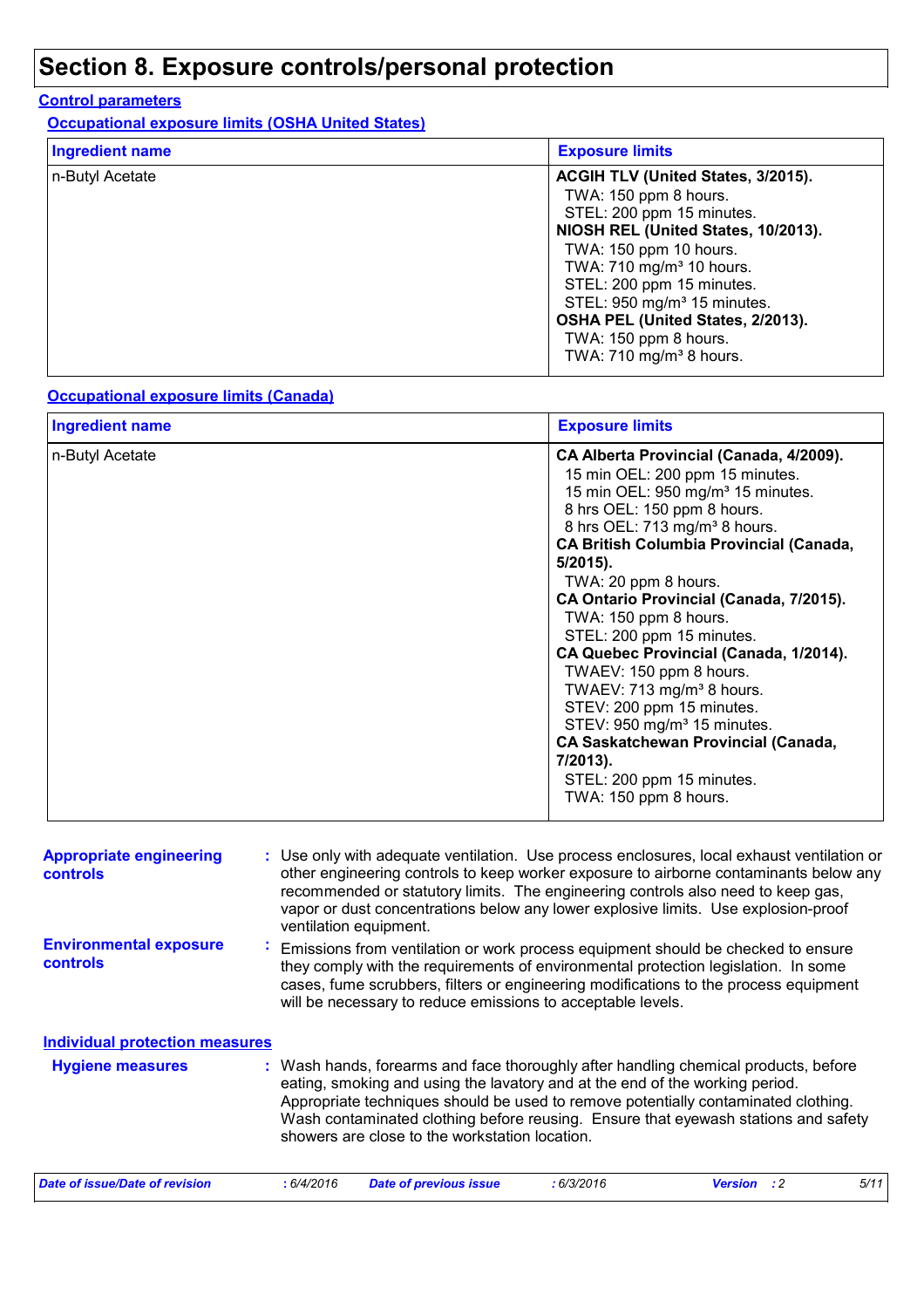# **Section 8. Exposure controls/personal protection**

| <b>Eye/face protection</b>    | : Safety eyewear complying with an approved standard should be used when a risk<br>assessment indicates this is necessary to avoid exposure to liquid splashes, mists,<br>gases or dusts. If contact is possible, the following protection should be worn, unless<br>the assessment indicates a higher degree of protection: chemical splash goggles.                                                                                                                                                                                                                                                                  |
|-------------------------------|------------------------------------------------------------------------------------------------------------------------------------------------------------------------------------------------------------------------------------------------------------------------------------------------------------------------------------------------------------------------------------------------------------------------------------------------------------------------------------------------------------------------------------------------------------------------------------------------------------------------|
| <b>Skin protection</b>        |                                                                                                                                                                                                                                                                                                                                                                                                                                                                                                                                                                                                                        |
| <b>Hand protection</b>        | : Chemical-resistant, impervious gloves complying with an approved standard should be<br>worn at all times when handling chemical products if a risk assessment indicates this is<br>necessary. Considering the parameters specified by the glove manufacturer, check<br>during use that the gloves are still retaining their protective properties. It should be<br>noted that the time to breakthrough for any glove material may be different for different<br>glove manufacturers. In the case of mixtures, consisting of several substances, the<br>protection time of the gloves cannot be accurately estimated. |
| <b>Body protection</b>        | : Personal protective equipment for the body should be selected based on the task being<br>performed and the risks involved and should be approved by a specialist before<br>handling this product. When there is a risk of ignition from static electricity, wear anti-<br>static protective clothing. For the greatest protection from static discharges, clothing<br>should include anti-static overalls, boots and gloves.                                                                                                                                                                                         |
| <b>Other skin protection</b>  | : Appropriate footwear and any additional skin protection measures should be selected<br>based on the task being performed and the risks involved and should be approved by a<br>specialist before handling this product.                                                                                                                                                                                                                                                                                                                                                                                              |
| <b>Respiratory protection</b> | : Based on the hazard and potential for exposure, select a respirator that meets the<br>appropriate standard or certification. Respirators must be used according to a<br>respiratory protection program to ensure proper fitting, training, and other important<br>aspects of use.                                                                                                                                                                                                                                                                                                                                    |

# **Section 9. Physical and chemical properties**

| <b>Appearance</b>                                 |                                                                                                                                     |
|---------------------------------------------------|-------------------------------------------------------------------------------------------------------------------------------------|
| <b>Physical state</b>                             | $:$ Liquid.                                                                                                                         |
| <b>Color</b>                                      | : Not available.                                                                                                                    |
| <b>Odor</b>                                       | : Not available.                                                                                                                    |
| <b>Odor threshold</b>                             | : Not available.                                                                                                                    |
| рH                                                | : Not available.                                                                                                                    |
| <b>Melting point</b>                              | : Not available.                                                                                                                    |
| <b>Boiling point</b>                              | : $123^{\circ}$ C (253.4 $^{\circ}$ F)                                                                                              |
| <b>Flash point</b>                                | : Closed cup: 27°C (80.6°F) [Pensky-Martens Closed Cup]                                                                             |
| <b>Evaporation rate</b>                           | $: 1$ (butyl acetate = 1)                                                                                                           |
| <b>Flammability (solid, gas)</b>                  | : Not available.                                                                                                                    |
| Lower and upper explosive<br>(flammable) limits   | : Lower: 1.38%<br>Upper: 7.6%                                                                                                       |
| <b>Vapor pressure</b>                             | : 0.18 kPa (1.333 mm Hg) [at 20°C]                                                                                                  |
| <b>Vapor density</b>                              | : $4$ [Air = 1]                                                                                                                     |
| <b>Relative density</b>                           | : 0.87                                                                                                                              |
| <b>Solubility</b>                                 | : Not available.                                                                                                                    |
| <b>Partition coefficient: n-</b><br>octanol/water | : Not available.                                                                                                                    |
| <b>Auto-ignition temperature</b>                  | : Not available.                                                                                                                    |
| <b>Decomposition temperature</b>                  | $:$ Not available.                                                                                                                  |
| <b>Viscosity</b>                                  | Kinematic (room temperature): $>0.07$ cm <sup>2</sup> /s ( $>7$ cSt)<br>Kinematic (40°C (104°F)): >0.07 cm <sup>2</sup> /s (>7 cSt) |
| <b>Molecular weight</b>                           | Not applicable.                                                                                                                     |
| <b>Aerosol product</b>                            |                                                                                                                                     |
| <b>Heat of combustion</b>                         | $: 0.0000276$ kJ/g                                                                                                                  |
| <b>Date of issue/Date of revision</b>             | : 6/4/2016<br>: 6/3/2016<br>6/11<br><b>Date of previous issue</b><br><b>Version</b> : 2                                             |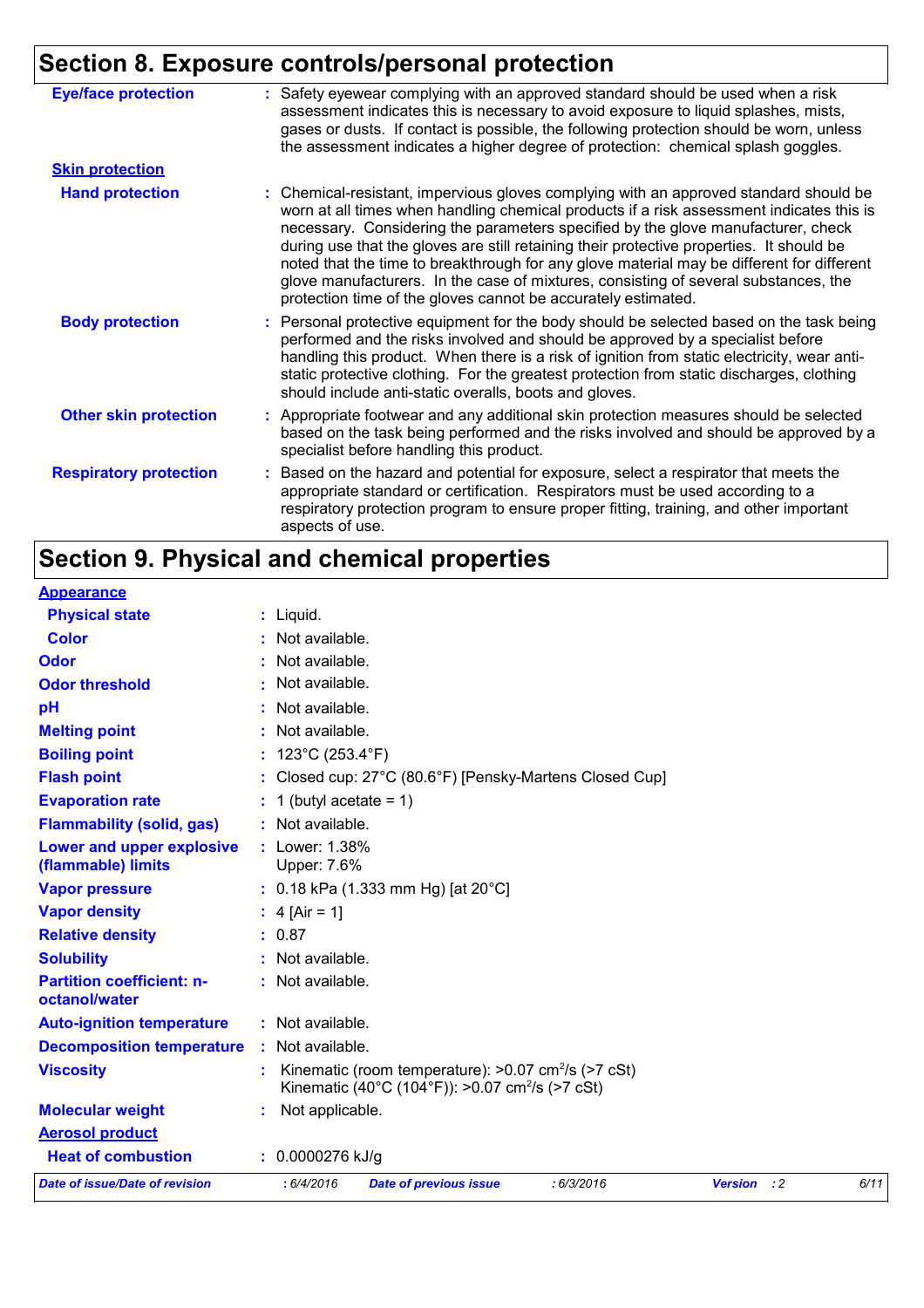### **Section 10. Stability and reactivity**

| <b>Reactivity</b>                                   | : No specific test data related to reactivity available for this product or its ingredients.                                                                                                                                               |
|-----------------------------------------------------|--------------------------------------------------------------------------------------------------------------------------------------------------------------------------------------------------------------------------------------------|
| <b>Chemical stability</b>                           | : The product is stable.                                                                                                                                                                                                                   |
| <b>Possibility of hazardous</b><br><b>reactions</b> | : Under normal conditions of storage and use, hazardous reactions will not occur.                                                                                                                                                          |
| <b>Conditions to avoid</b>                          | : Avoid all possible sources of ignition (spark or flame). Do not pressurize, cut, weld,<br>braze, solder, drill, grind or expose containers to heat or sources of ignition. Do not<br>allow vapor to accumulate in low or confined areas. |
| <b>Incompatible materials</b>                       | : Reactive or incompatible with the following materials:<br>oxidizing materials                                                                                                                                                            |
| <b>Hazardous decomposition</b><br>products          | : Under normal conditions of storage and use, hazardous decomposition products should<br>not be produced.                                                                                                                                  |

### **Section 11. Toxicological information**

#### **Information on toxicological effects**

#### **Acute toxicity**

| <b>Product/ingredient name</b> | <b>Result</b>            | <b>Species</b> | <b>Dose</b>                           | <b>Exposure</b> |
|--------------------------------|--------------------------|----------------|---------------------------------------|-----------------|
| In-Butyl Acetate               | LD50 Dermal<br>LD50 Oral | Rabbit<br>Rat  | <b>&gt;17600 mg/kg</b><br>10768 mg/kg |                 |

#### **Irritation/Corrosion**

| <b>Product/ingredient name</b> | <b>Result</b>            | <b>Species</b> | <b>Score</b> | <b>Exposure</b>             | <b>Observation</b> |
|--------------------------------|--------------------------|----------------|--------------|-----------------------------|--------------------|
| n-Butyl Acetate                | Eyes - Moderate irritant | Rabbit         |              | 100<br>milligrams           |                    |
|                                | Skin - Moderate irritant | Rabbit         |              | 124 hours 500<br>milligrams |                    |

#### **Sensitization**

Not available.

#### **Mutagenicity**

Not available.

#### **Carcinogenicity**

Not available.

#### **Reproductive toxicity**

Not available.

#### **Teratogenicity** Not available.

#### **Specific target organ toxicity (single exposure)**

Not available.

#### **Specific target organ toxicity (repeated exposure)**

Not available.

#### **Aspiration hazard**

Not available.

*Date of issue/Date of revision* **:** *6/4/2016 Date of previous issue : 6/3/2016 Version : 2 7/11*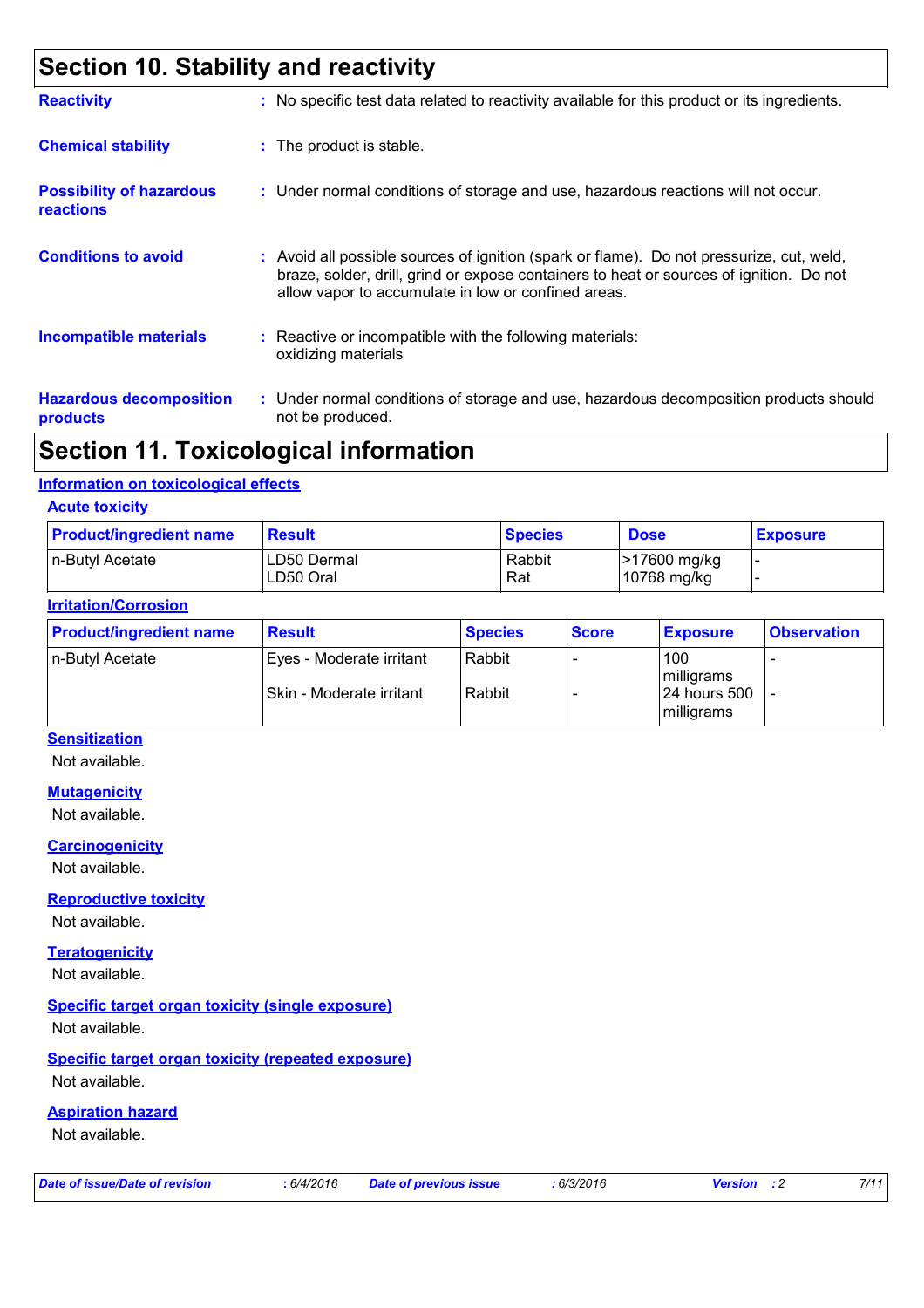| <b>Information on the likely</b><br>routes of exposure | : Not available.                                                                           |  |  |  |  |
|--------------------------------------------------------|--------------------------------------------------------------------------------------------|--|--|--|--|
| <b>Potential acute health effects</b>                  |                                                                                            |  |  |  |  |
| <b>Eye contact</b>                                     | : Causes serious eye irritation.                                                           |  |  |  |  |
| <b>Inhalation</b>                                      | No known significant effects or critical hazards.                                          |  |  |  |  |
| <b>Skin contact</b>                                    | : Causes skin irritation.                                                                  |  |  |  |  |
| <b>Ingestion</b>                                       | : No known significant effects or critical hazards.                                        |  |  |  |  |
|                                                        | <b>Symptoms related to the physical, chemical and toxicological characteristics</b>        |  |  |  |  |
| <b>Eye contact</b>                                     | : Adverse symptoms may include the following:<br>pain or irritation<br>watering<br>redness |  |  |  |  |
| <b>Inhalation</b>                                      | No specific data.                                                                          |  |  |  |  |
| <b>Skin contact</b>                                    | : Adverse symptoms may include the following:<br>irritation<br>redness                     |  |  |  |  |
| <b>Ingestion</b>                                       | : No specific data.                                                                        |  |  |  |  |
|                                                        | Delayed and immediate effects and also chronic effects from short and long term exposure   |  |  |  |  |
| <b>Short term exposure</b>                             |                                                                                            |  |  |  |  |
| <b>Potential immediate</b><br>effects                  | : Not available.                                                                           |  |  |  |  |
| <b>Potential delayed effects</b>                       | : Not available.                                                                           |  |  |  |  |
| <b>Long term exposure</b>                              |                                                                                            |  |  |  |  |
| <b>Potential immediate</b><br>effects                  | : Not available.                                                                           |  |  |  |  |
| <b>Potential delayed effects</b>                       | : Not available.                                                                           |  |  |  |  |
| <b>Potential chronic health effects</b>                |                                                                                            |  |  |  |  |
| Not available.                                         |                                                                                            |  |  |  |  |
| <b>General</b>                                         | : No known significant effects or critical hazards.                                        |  |  |  |  |
| <b>Carcinogenicity</b>                                 | No known significant effects or critical hazards.                                          |  |  |  |  |
| <b>Mutagenicity</b>                                    | No known significant effects or critical hazards.                                          |  |  |  |  |
| <b>Teratogenicity</b>                                  | No known significant effects or critical hazards.                                          |  |  |  |  |
| <b>Developmental effects</b>                           | No known significant effects or critical hazards.                                          |  |  |  |  |
| <b>Fertility effects</b>                               | No known significant effects or critical hazards.                                          |  |  |  |  |
| <b>Numerical measures of toxicity</b>                  |                                                                                            |  |  |  |  |

**Acute toxicity estimates**

Not available.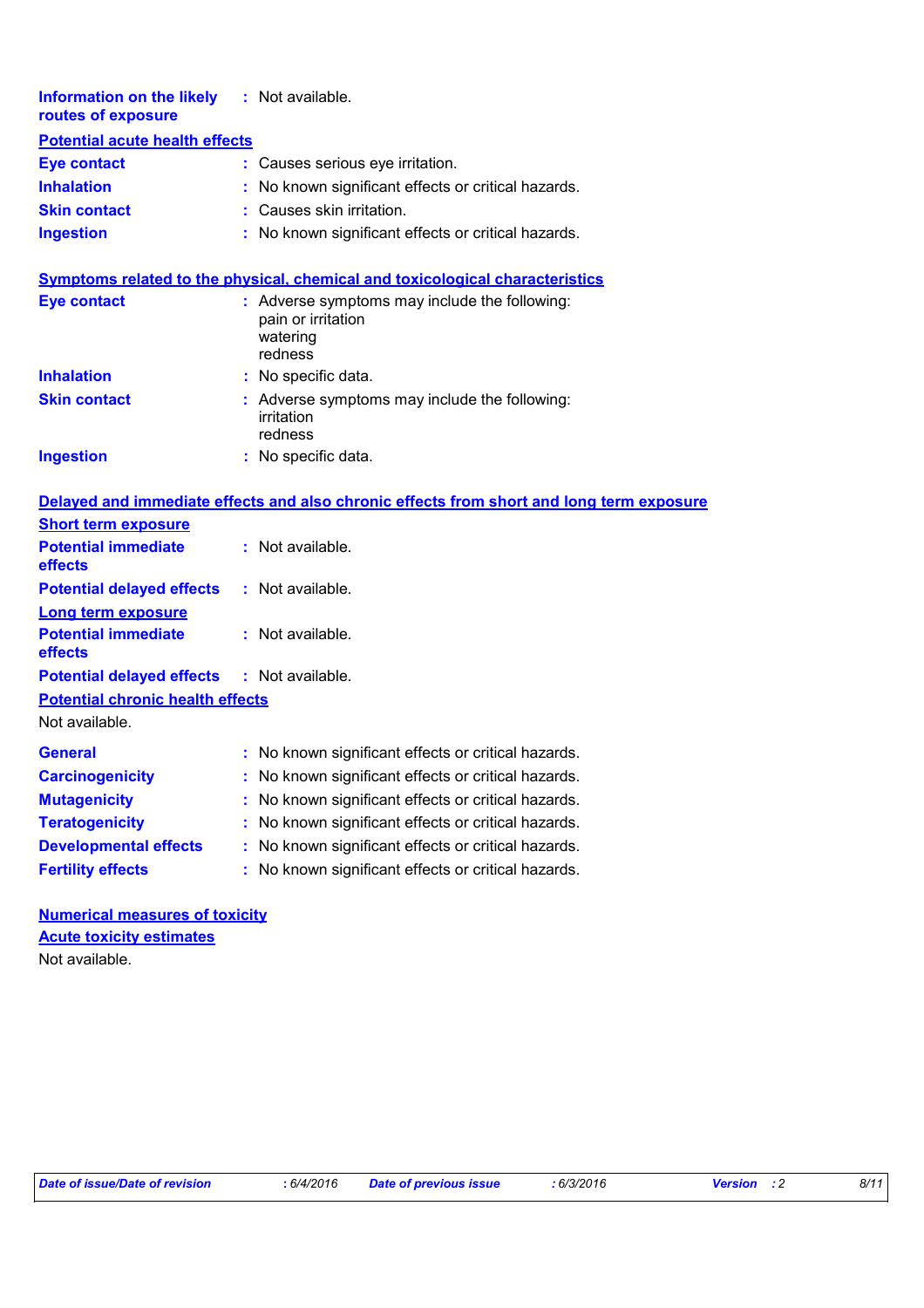### **Section 12. Ecological information**

#### **Toxicity**

| <b>Product/ingredient name</b> | <b>Result</b>                     | <b>Species</b>                    | <b>Exposure</b> |
|--------------------------------|-----------------------------------|-----------------------------------|-----------------|
| n-Butyl Acetate                | Acute LC50 18000 µg/l Fresh water | <b>Fish - Pimephales promelas</b> | 96 hours        |

#### **Persistence and degradability**

| <b>Product/ingredient name</b> | <b>Aquatic half-life</b> | <b>Photolysis</b> | Biodegradability |
|--------------------------------|--------------------------|-------------------|------------------|
| n-Butyl Acetate                |                          |                   | Readily          |

#### **Bioaccumulative potential**

Not available.

#### **Mobility in soil**

| <b>Soil/water partition</b> | : Not available. |
|-----------------------------|------------------|
| <b>coefficient (Koc)</b>    |                  |

#### **Other adverse effects** : No known significant effects or critical hazards.

### **Section 13. Disposal considerations**

| <b>Disposal methods</b> | : The generation of waste should be avoided or minimized wherever possible. Disposal<br>of this product, solutions and any by-products should at all times comply with the                                                                                                                                                                                               |
|-------------------------|--------------------------------------------------------------------------------------------------------------------------------------------------------------------------------------------------------------------------------------------------------------------------------------------------------------------------------------------------------------------------|
|                         | requirements of environmental protection and waste disposal legislation and any<br>regional local authority requirements. Dispose of surplus and non-recyclable products<br>via a licensed waste disposal contractor. Waste should not be disposed of untreated to                                                                                                       |
|                         | the sewer unless fully compliant with the requirements of all authorities with jurisdiction.<br>Waste packaging should be recycled. Incineration or landfill should only be considered<br>when recycling is not feasible. This material and its container must be disposed of in a<br>safe way. Care should be taken when handling emptied containers that have not been |
|                         | cleaned or rinsed out. Empty containers or liners may retain some product residues.<br>Vapor from product residues may create a highly flammable or explosive atmosphere<br>inside the container. Do not cut, weld or grind used containers unless they have been<br>cleaned thoroughly internally. Avoid dispersal of spilled material and runoff and contact           |
|                         | with soil, waterways, drains and sewers.                                                                                                                                                                                                                                                                                                                                 |

### **Section 14. Transport information**

| <b>DOT</b><br><b>Classification</b>     | <b>TDG</b><br><b>Classification</b>     | <b>Mexico</b><br><b>Classification</b>  | <b>IATA</b>                             | <b>IMDG</b>                             |
|-----------------------------------------|-----------------------------------------|-----------------------------------------|-----------------------------------------|-----------------------------------------|
| <b>UN1263</b>                           | <b>UN1263</b>                           | <b>UN1263</b>                           | <b>UN1263</b>                           | <b>UN1263</b>                           |
| <b>PAINT RELATED</b><br><b>MATERIAL</b> | <b>PAINT RELATED</b><br><b>MATERIAL</b> | <b>PAINT RELATED</b><br><b>MATERIAL</b> | <b>PAINT RELATED</b><br><b>MATERIAL</b> | <b>PAINT RELATED</b><br><b>MATERIAL</b> |
| 3<br><b>ANTARE DOU</b>                  | 3                                       | 3                                       | 3                                       | 3                                       |
| $\mathbf{III}$                          | $\mathbf{III}$                          | $\mathbf{III}$                          | III                                     | $\mathbf{III}$                          |
| No.                                     | No.                                     | No.                                     | No.                                     | No.                                     |
|                                         |                                         |                                         |                                         |                                         |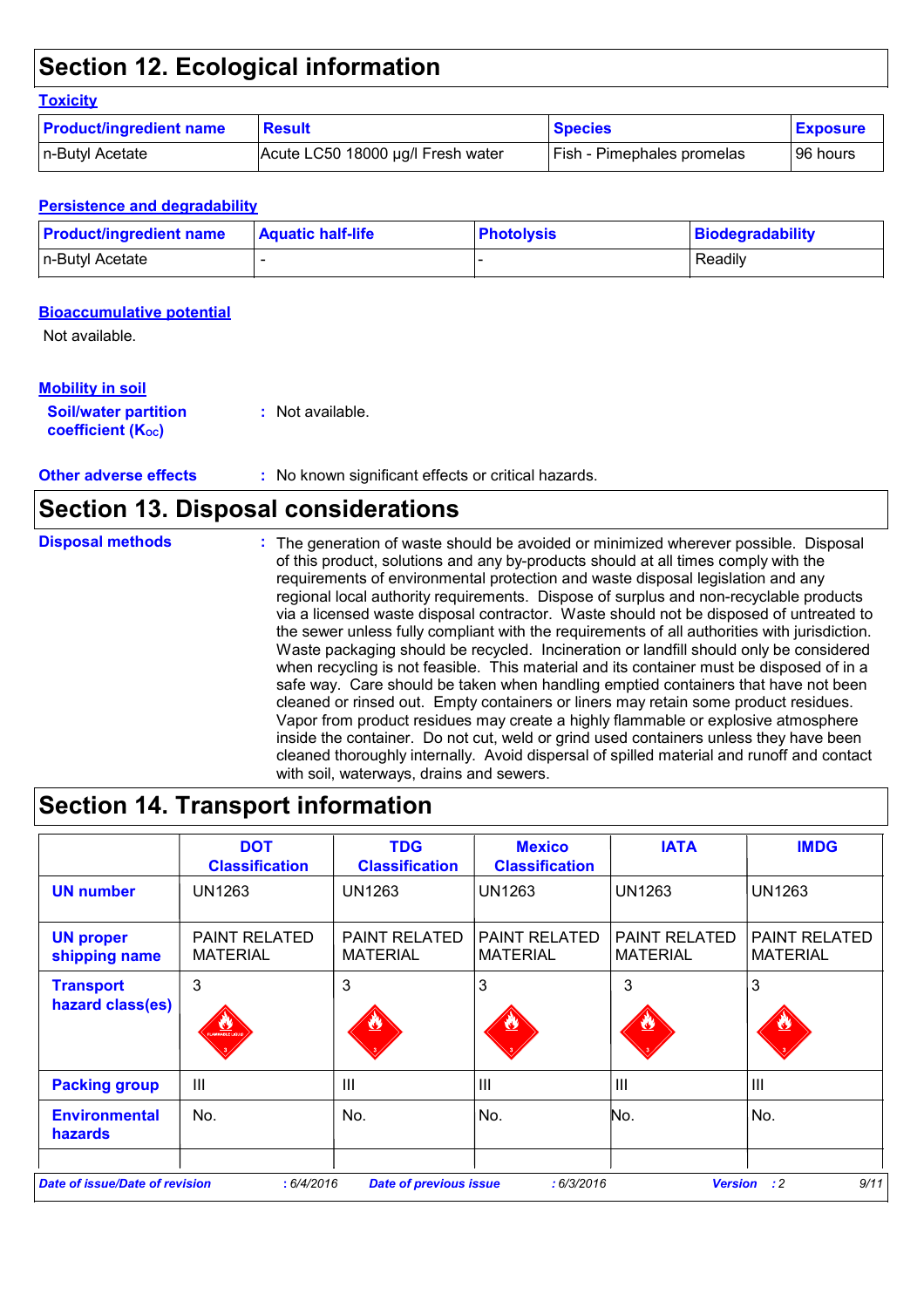| <b>Section 14. Transport information</b>                                                                |                             |                                                                                                                           |                                                  |                                                                                                                                                                                                                                                                                                                                                                                                                                                                                                                                                                                                                                                                                     |                                                      |
|---------------------------------------------------------------------------------------------------------|-----------------------------|---------------------------------------------------------------------------------------------------------------------------|--------------------------------------------------|-------------------------------------------------------------------------------------------------------------------------------------------------------------------------------------------------------------------------------------------------------------------------------------------------------------------------------------------------------------------------------------------------------------------------------------------------------------------------------------------------------------------------------------------------------------------------------------------------------------------------------------------------------------------------------------|------------------------------------------------------|
| <b>Additional</b><br>information                                                                        | as per the<br>of the        | Product classified<br>following sections<br>Transportation of<br>Dangerous Goods<br>Regulations: 2.<br>18-2.19 (Class 3). | <b>Special</b><br><b>provisions</b><br>(ERG#128) |                                                                                                                                                                                                                                                                                                                                                                                                                                                                                                                                                                                                                                                                                     | <b>Emergency</b><br>schedules (EmS)<br>$F-E$ , $S-E$ |
| <b>Special precautions for user :</b>                                                                   |                             |                                                                                                                           |                                                  | Multi-modal shipping descriptions are provided for informational purposes and do not<br>consider container sizes. The presence of a shipping description for a particular<br>mode of transport (sea, air, etc.), does not indicate that the product is packaged<br>suitably for that mode of transport. All packaging must be reviewed for suitability<br>prior to shipment, and compliance with the applicable regulations is the sole<br>responsibility of the person offering the product for transport. People loading and<br>unloading dangerous goods must be trained on all of the risks deriving from the<br>substances and on all actions in case of emergency situations. |                                                      |
| <b>Transport in bulk according : Not available.</b><br>to Annex II of MARPOL and<br>the <b>IBC</b> Code |                             |                                                                                                                           |                                                  |                                                                                                                                                                                                                                                                                                                                                                                                                                                                                                                                                                                                                                                                                     |                                                      |
|                                                                                                         | <b>Proper shipping name</b> |                                                                                                                           | $:$ Not available.                               |                                                                                                                                                                                                                                                                                                                                                                                                                                                                                                                                                                                                                                                                                     |                                                      |
|                                                                                                         | <b>Ship type</b>            |                                                                                                                           | : Not available.                                 |                                                                                                                                                                                                                                                                                                                                                                                                                                                                                                                                                                                                                                                                                     |                                                      |
|                                                                                                         | <b>Pollution category</b>   |                                                                                                                           | : Not available.                                 |                                                                                                                                                                                                                                                                                                                                                                                                                                                                                                                                                                                                                                                                                     |                                                      |

### **Section 15. Regulatory information**

#### **SARA 313**

SARA 313 (40 CFR 372.45) supplier notification can be found on the Environmental Data Sheet.

**California Prop. 65**

Not applicable.

### **Section 16. Other information**





**The customer is responsible for determining the PPE code for this material.**

**Caution: HMIS® ratings are based on a 0-4 rating scale, with 0 representing minimal hazards or risks, and 4 representing significant hazards or risks Although HMIS® ratings are not required on SDSs under 29 CFR 1910. 1200, the preparer may choose to provide them. HMIS® ratings are to be used with a fully implemented HMIS® program. HMIS® is a registered mark of the National Paint & Coatings Association (NPCA). HMIS® materials may be purchased exclusively from J. J. Keller (800) 327-6868.**

#### **Procedure used to derive the classification**

| <b>Classification</b>                                                                                                        |            |                               | <b>Justification</b>                                              |                |            |       |  |
|------------------------------------------------------------------------------------------------------------------------------|------------|-------------------------------|-------------------------------------------------------------------|----------------|------------|-------|--|
| FLAMMABLE LIQUIDS - Category 3<br>SKIN CORROSION/IRRITATION - Category 2<br>SERIOUS EYE DAMAGE/ EYE IRRITATION - Category 2A |            |                               | On basis of test data<br>Calculation method<br>Calculation method |                |            |       |  |
| <b>History</b>                                                                                                               |            |                               |                                                                   |                |            |       |  |
| Date of printing                                                                                                             | : 6/4/2016 |                               |                                                                   |                |            |       |  |
|                                                                                                                              | : 6/4/2016 |                               |                                                                   |                |            |       |  |
| Date of issue/Date of revision                                                                                               | :6/4/2016  | <b>Date of previous issue</b> | :6/3/2016                                                         | <b>Version</b> | $\cdot$ :2 | 10/11 |  |